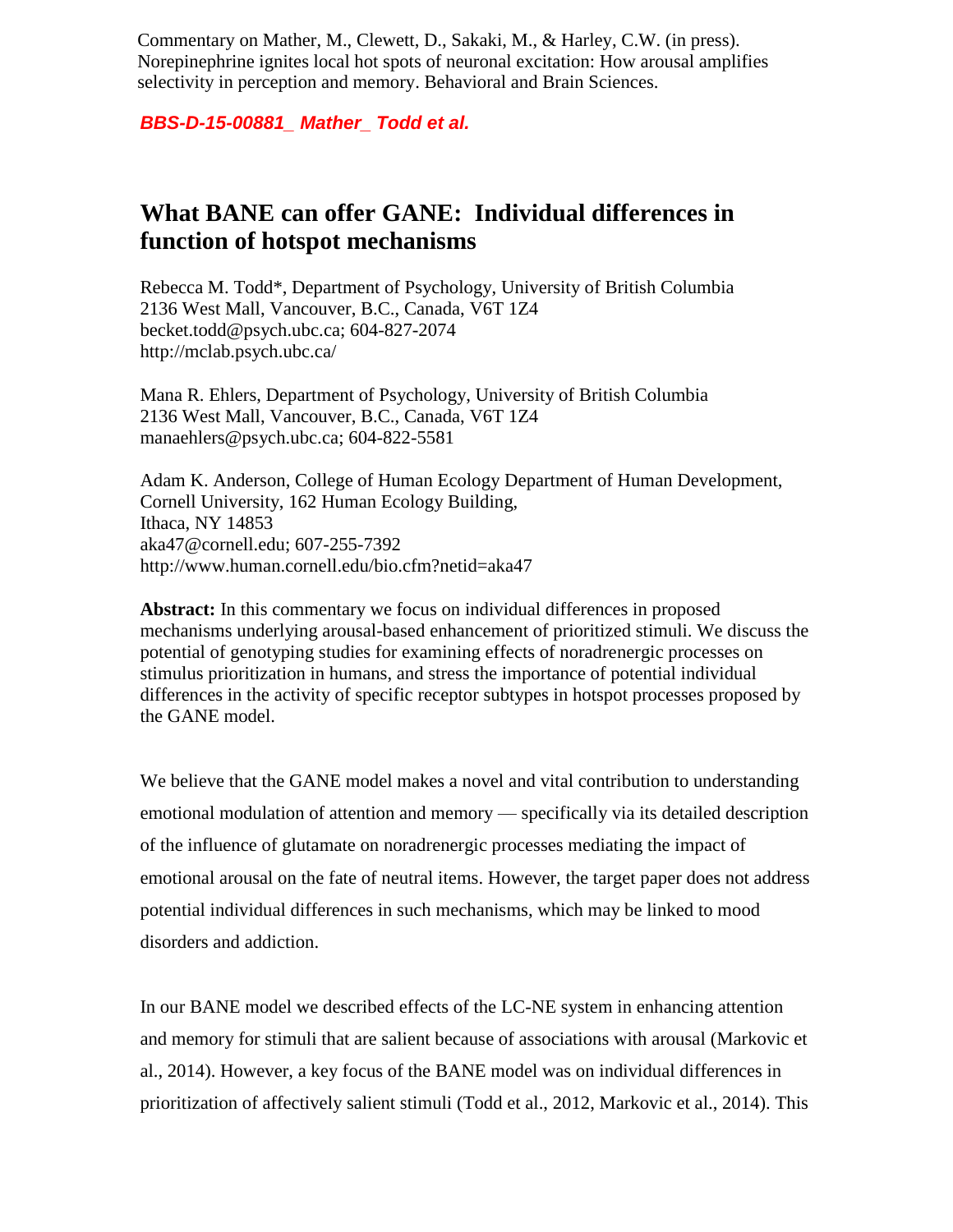emphasis on individual differences has been based in part on observations of human carriers of a common deletion variant in the *ADRA2b* gene, which codes for noradrenergic  $\alpha$ 2b autoreceptors (Small et al., 2001). The GANE model makes a valuable contribution in extending beyond the BANE model to incorporate the role of glutamatergic activity in enhancing effects of arousal on processing stimuli that are already high priority. However, the authors are somewhat dismissive of studies examining polymorphisms in genes coding for noradrenergic receptors, and specifically of the notion that findings concerning the role of *ADRA2b* can be discussed in relation to the GANE model's hot spot mechanisms. They do so based partly on evidence that  $\alpha$ 2b receptors are unlikely to play an important role in GANE hotspots because the inhibitory role of  $\alpha$ 2b receptors is not as well established as for  $\alpha$ 2a receptors, and because  $\alpha$ 2b receptors are poorly expressed in key regions mediating affective salience. We argue that the study of genetic influences on affective prioritization of salient stimuli can provide data relevant to some of the GANE Model's claims, and that evidence against an inhibitory role of  $\alpha$ 2b receptors in key brain regions is not entirely straightforward.

First, we argue that genotyping studies have value in general for understanding mechanisms of stimulus prioritization because, along with a pharmacological manipulations [e.g., (Strange et al., 2003, De Martino et al., 2008), they are among the few vehicles for examining effects of inhibitory vs. excitatory noradrenergic processes in humans. Because the specificity of ligands for receptor subtypes is limited (Jasper et al., 1998), genotyping studies can help specify the role of each subtype in patterns of brain activation and behavior. Of course, we acknowledge that it is important to use other methods, such as PET and examination of mRNA activity, to help confirm the role of specific  $ADRA2a$  and  $ADRA2b$  polymorphisms in  $\alpha$ 2 activity.

Second, it is important to consider potential individual differences in the activity of specific receptor subtypes in proposed hotspot processes, and what the behavioral consequences might be. Genetic differences influencing such receptor function are one source of such differences, and can provide a valuable window into how GANE mechanisms can vary normally and go awry. For example, common variants in genes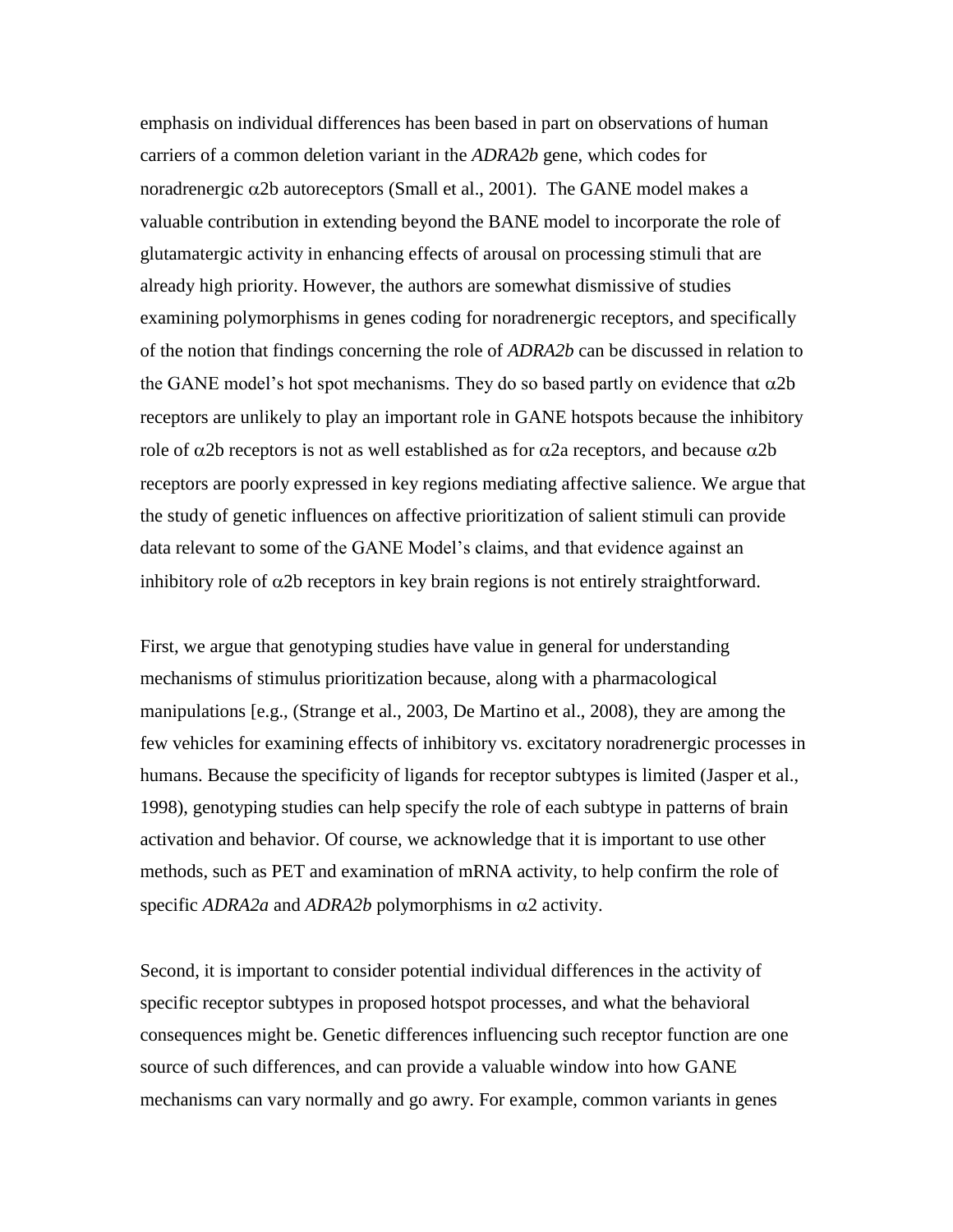coding for both *ADRA2b* and *ADRA2a* receptors have been associated with neural and behavioral indices of enhanced attention and memory for affectively salient stimuli that characterize affective disorders as well as cognitive biases associated with addictive behaviors (de Quervain et al., 2007, Todd et al., 2013, Havranek et al., in press). Using genotyping to infer the role of each receptor subtype on such endophenotypes can help elucidate how patterns of inhibitory/excitatory activity proposed by GANE may contribute to variation in healthy populations and in psychopathology.

Studies of the *ADRA2b* deletion variant can serve precisely that function. Convergent evidence is highly consistent with the view that *ADRA2b* deletion carriers have reduced inhibitory autoreceptor function. In vivo, consequences of carrying the *ADRA2b* deletion variant (found in ~50% of the populations we have studied) are similar to those of  $\alpha$ 2 antagonist yohimbine (de Quervain et al., 2007). This claim is supported by the reliability and robustness of effects of enhanced emotional biases in attention and memory, increased amygdala and ventromedial prefrontal activation for arousing stimuli, and differences in amygdala grey matter volume associated with carrying the deletion variant (de Quervain et al., 2007, Rasch et al., 2009, Todd et al., 2013, Todd et al., 2014, Ehlers et al., 2015, Todd et al., 2015). According to the GANE model, affectively salient stimuli are one category of prioritized stimulus whose encoding is enhanced by arousal. Here, the enhanced affective prioritization we have observed in deletion carriers could lead to intensified positive feedback loops at hotspots – although possibly only when stimuli are prioritized because of their pre-existing associations with arousal. Further, since outside of the lab there are likely to be a range of motivationally relevant goals, behavior of deletion carriers may be driven by affective or visual salience over more 'top-down' goals relative to non-carriers.

Finally, with regard to the authors' claims that it is  $\alpha$ 2a autoreceptors that carry the full burden of inhibitory function in the brain, we suggest that the picture is somewhat more complicated. There is evidence that, in addition to its pre-synaptic inhibitory function,  $\alpha$ 2a is the most commonly observed *post-synaptic* receptor in the PFC (U'Prichard et al., 1979, Arnsten et al., 1996). Indeed, some evidence suggests that increased post-synaptic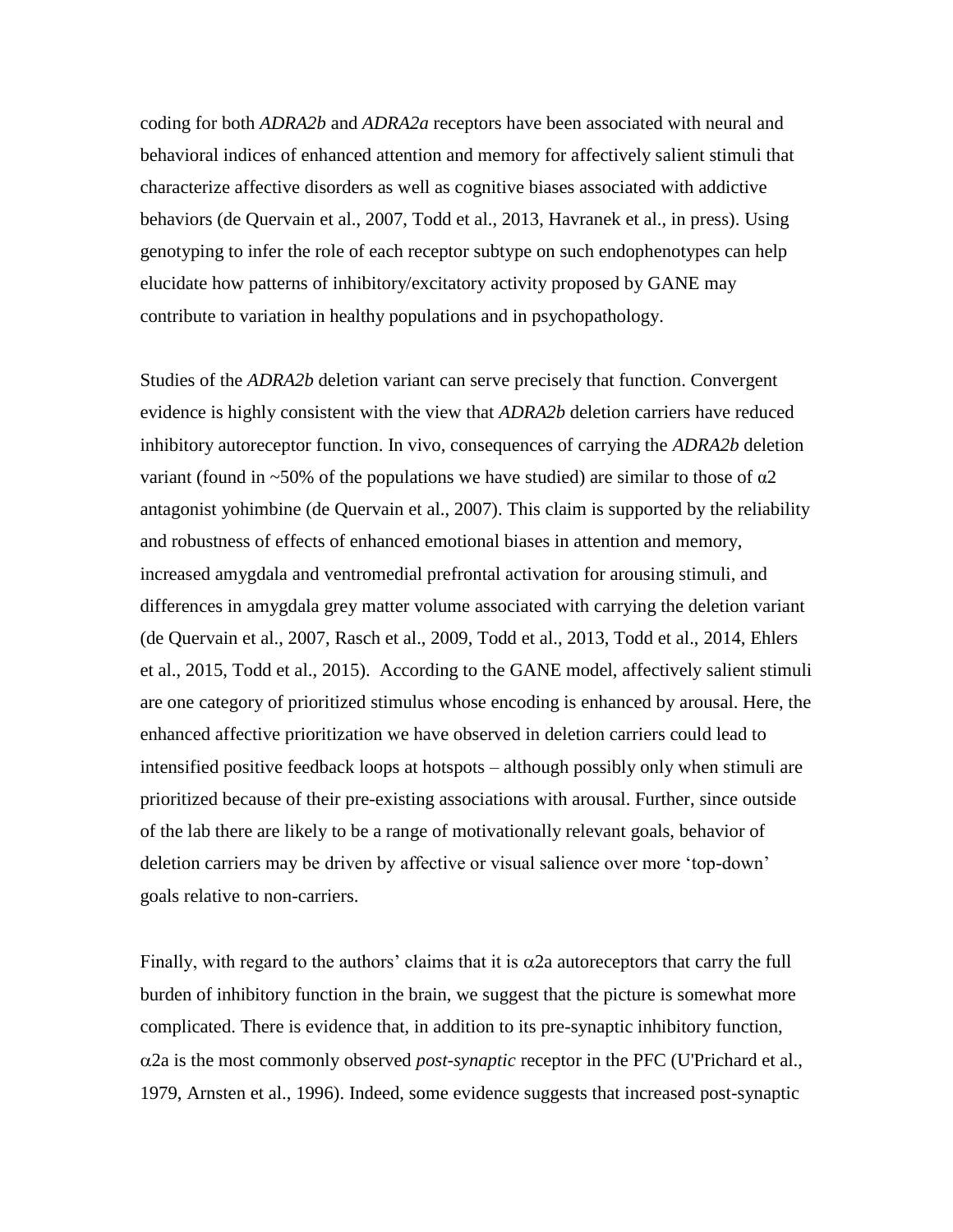$\alpha$ 2a activity in the PFC may be associated with enhanced rather than reduced noradrenergic transmission (Ramos, Stark, Verduzco, van Dyck, & Arnsten, 2006). Moreover, brain regions mediating heightened emotional sensitivity in deletion carriers show relatively high levels *of ADRA2b* expression [Allen Human Brain Atlas, 2015; (Hawrylycz et al., 2012)]. Animal research points further towards the importance of  $\alpha$ 2b receptors in emotional processing (Moriceau and Sullivan, 2004). This challenges the notion of a straightforward role for  $\alpha$ 2a receptors as the only mediators of inhibitory activity suggested by the GANE model.

In summary, while we acknowledge that effects of the deletion variant may be mediated by factors other than proposed GANE hotspot mechanisms, the growing body of research on polymorphisms influencing both a  $\alpha$ 2a and  $\alpha$ 2b receptors poses both questions and challenges for the GANE model.

## **References**

- Arnsten AF, Steere JC, Hunt RD (1996) The contribution of alpha 2-noradrenergic mechanisms of prefrontal cortical cognitive function. Potential significance for attention-deficit hyperactivity disorder. Arch Gen Psychiatry 53:448-455.
- De Martino B, Strange BA, Dolan RJ (2008) Noradrenergic neuromodulation of human attention for emotional and neutral stimuli. Psychopharmacology (Berl) 197:127- 136.
- de Quervain DJ, Kolassa IT, Ertl V, Onyut PL, Neuner F, Elbert T, Papassotiropoulos A (2007) A deletion variant of the alpha2b-adrenoceptor is related to emotional memory in Europeans and Africans. Nat Neurosci 10:1137-1139.
- Ehlers ME, Palombo DJ, Mueller D, Levine B, Anderson AK, Todd RM (2015) Grey matter differences are predicted by variation in the ADRA2b gene. In: Annual meeting of the Society for Neuroscience Chicago, IL, USA.
- Havranek MM, Hulka LM, Tasiudi E, Eisenegger C, Vonmoos M, Preller KH, Mossner R, Baumgartner MR, Seifritz E, Grunblattt E, Quednow BB (in press) α2Aadrenergic receptor polymorphisms and mRNA expression levels are associated with delay discounting in cocaine users. Addiction Biology.
- Hawrylycz MJ, Lein ES, Guillozet-Bongaarts AL, Shen EH, Ng L, Miller JA, van de Lagemaat LN, Smith KA, Ebbert A, Riley ZL, Abajian C, Beckmann CF, Bernard A, Bertagnolli D, Boe AF, Cartagena PM, Chakravarty MM, Chapin M, Chong J,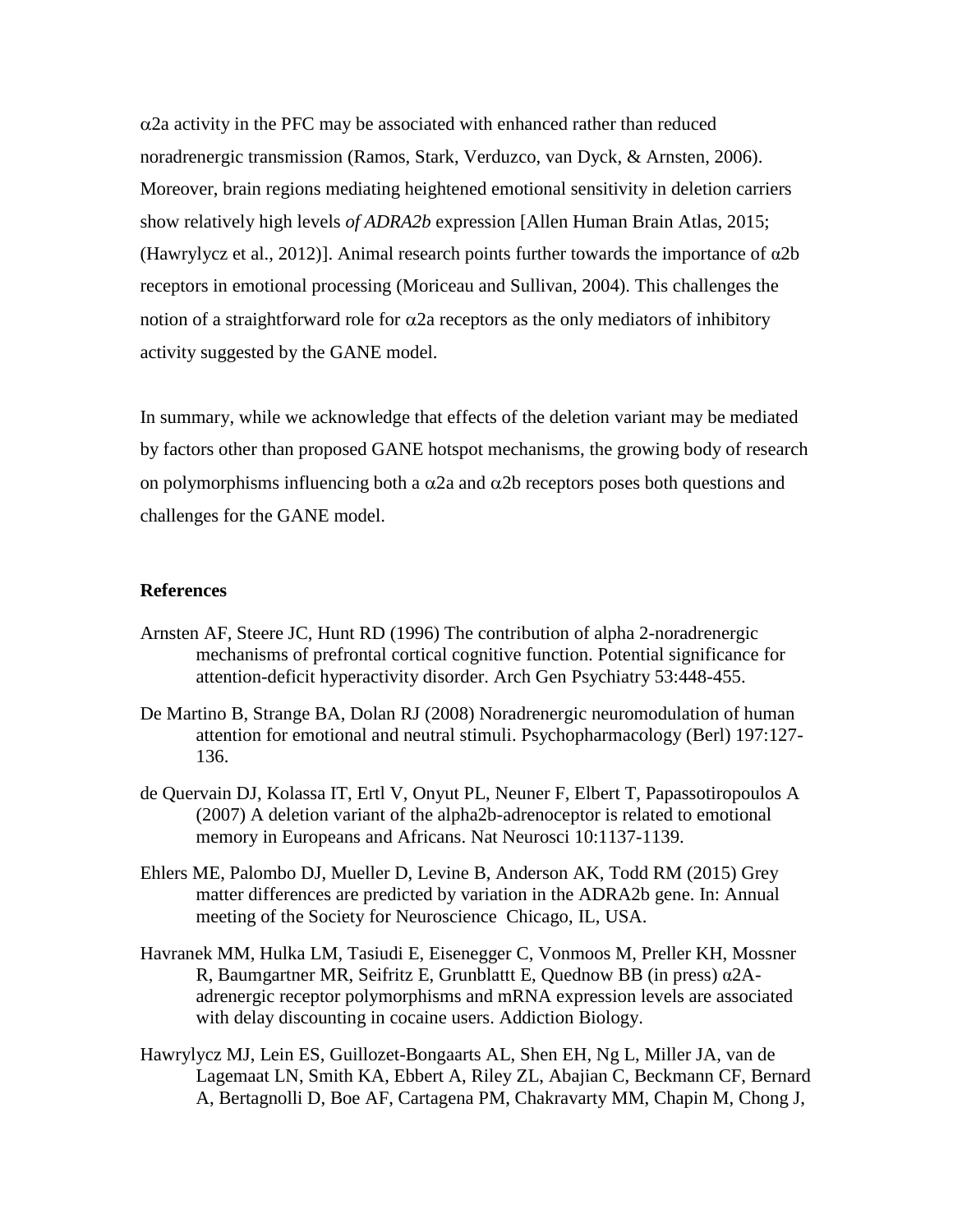Dalley RA, Daly BD, Dang C, Datta S, Dee N, Dolbeare TA, Faber V, Feng D, Fowler DR, Goldy J, Gregor BW, Haradon Z, Haynor DR, Hohmann JG, Horvath S, Howard RE, Jeromin A, Jochim JM, Kinnunen M, Lau C, Lazarz ET, Lee C, Lemon TA, Li L, Li Y, Morris JA, Overly CC, Parker PD, Parry SE, Reding M, Royall JJ, Schulkin J, Sequeira PA, Slaughterbeck CR, Smith SC, Sodt AJ, Sunkin SM, Swanson BE, Vawter MP, Williams D, Wohnoutka P, Zielke HR, Geschwind DH, Hof PR, Smith SM, Koch C, Grant SG, Jones AR (2012) An anatomically comprehensive atlas of the adult human brain transcriptome. Nature 489:391-399.

- Jasper JR, Lesnick JD, Chang LK, Yamanishi SS, Chang TK, Hsu SA, Daunt DA, Bonhaus DW, Eglen RM (1998) Ligand efficacy and potency at recombinant alpha2 adrenergic receptors: agonist-mediated [35S]GTPgammaS binding. Biochem Pharmacol 55:1035-1043.
- Markovic J, Anderson AK, Todd RM (2014) Tuning to the significant: Neural and genetic processes underlying affective enhancement of visual perception and memory. Behavioural brain research 259:229-241.
- Moriceau S, Sullivan RM (2004) Unique neural circuitry for neonatal olfactory learning. The Journal of neuroscience : the official journal of the Society for Neuroscience 24:1182-1189.
- Rasch B, Spalek K, Buholzer S, Luechinger R, Boesiger P, Papassotiropoulos A, de Quervain DJ (2009) A genetic variation of the noradrenergic system is related to differential amygdala activation during encoding of emotional memories. P Natl Acad Sci USA 106:19191-19196.
- Small KM, Brown KM, Forbes SL, Liggett SB (2001) Polymorphic deletion of three intracellular acidic residues of the alpha 2B-adrenergic receptor decreases G protein-coupled receptor kinase-mediated phosphorylation and desensitization. J Biol Chem 276:4917-4922.
- Strange BA, Hurlemann R, Dolan RJ (2003) An emotion-induced retrograde amnesia in humans is amygdala- and beta-adrenergic-dependent. Proc Natl Acad Sci U S A 100:13626-13631.
- Todd RM, Cunningham WA, Anderson AK, Thompson E (2012) Affect-biased attention as emotion regulation. Trends in Cognitive Sciences 16:365-372.
- Todd RM, Ehlers MR, Muller DJ, Robertson A, Palombo DJ, Freeman N, Levine B, Anderson AK (2015) Neurogenetic variations in norepinephrine availability enhance perceptual vividness. J Neurosci 35:6506-6516.
- Todd RM, Muller DJ, Lee DH, Robertson A, Eaton T, Freeman N, Palombo DJ, Levine B, Anderson AK (2013) Genes for emotion-enhanced remembering are linked to enhanced perceiving. Psychological Science 24:2244-2253.